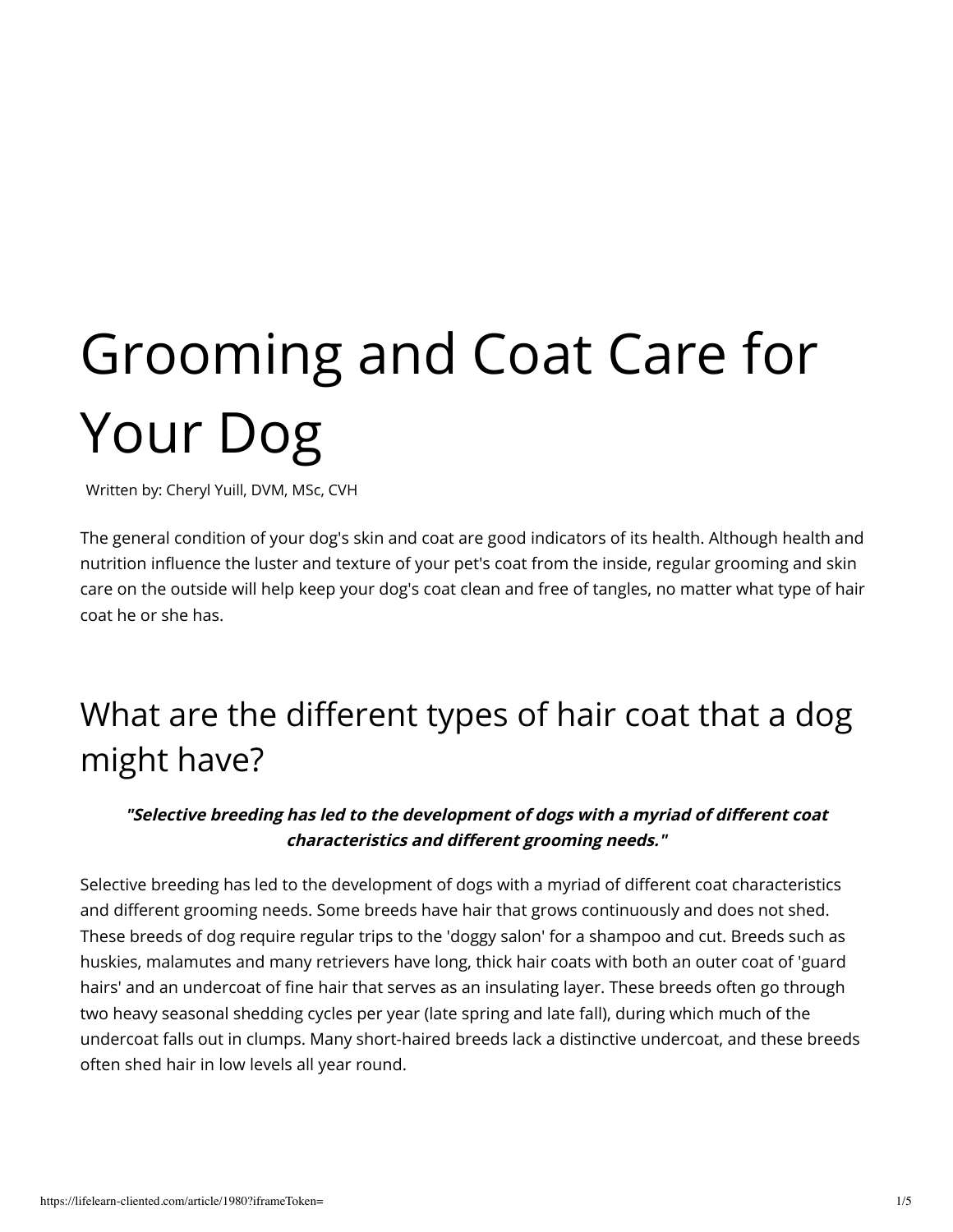# How often should I groom my dog?

All dogs benefit from regular brushing to remove loose hairs and dead skin cells, to keep the coat free of dirt, debris, and external parasites, and to distribute natural skin oils along the hair shafts. Dogs with long, silky or curly coats require daily brushing to keep their hair from becoming tangled or matted, especially around the ears, in the armpits, or along the back of the legs. Dogs with short hair coats may require less frequent brushing. However, daily brushing of any dog that sheds will cut down dramatically on the amount of loose hair and pet dander floating around the home, and will also cut down on the amount of hair that the dog swallows in the course of self-grooming with its tongue.

Regardless of the type of hair coat, you should inspect your dog's coat every day to make sure there are no tangles or clumps that have developed under the armpits, in the groin, or behind the ears. After a romp through the grass or in the woods, it is a good idea to look for burrs or grass awns that might have become trapped in the coat and could potentially cause irritation.

If you regularly check your dog's coat and skin, you will also have a better chance of detecting any unusual lumps, bumps, or areas of sensitivity on your dog's body at an early stage.

# What type of brush or comb should I use?

Different styles of brush work better on certain types of hair coats. Slicker brushes (shown on the lower right in the diagram to the right) work well for dogs such as poodles, with curly non-shedding coats, while combs or stiff bristle brushes are good for dogs with medium length hair that sheds, such as retrievers. Brushes with short bristles or flexible 'grooming gloves' are good for smooth-coated dogs such as pointers or boxers. Long-toothed combs, especially ones made with several offset rows, are good for use in dogs with long hair, such as collies; these combs are also useful for removing



tangled clumps of hair, or for removing clumps of loose undercoat hair when your dog is undergoing a seasonal shedding.

Your breeder or groomer may have specific recommendations for a grooming tool that could work particularly well for your dog's type of coat. Whatever the choice of brush you use, it is important to be gentle when using it, and to avoid excessive pulling on tangles.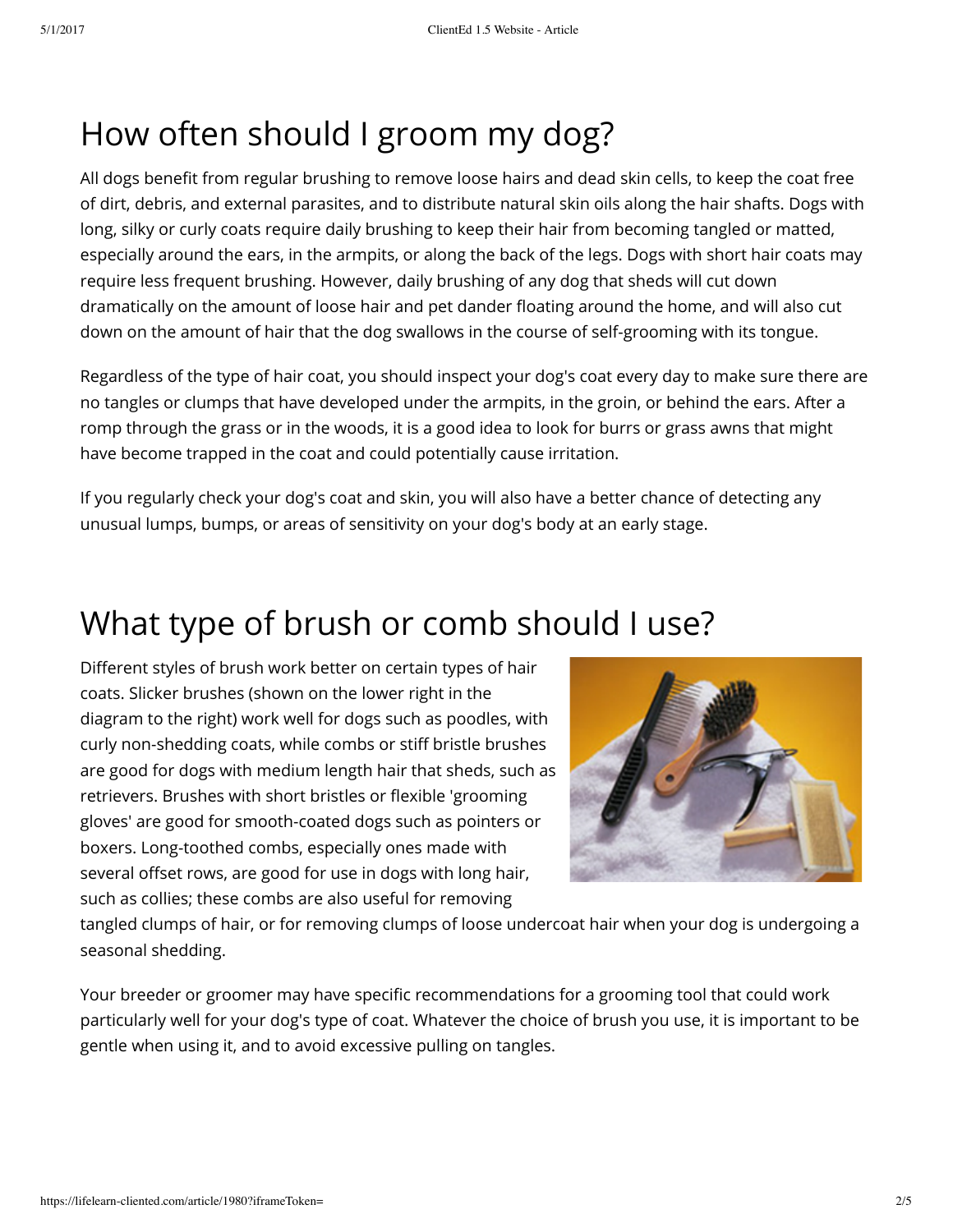# How should I remove tangles or burrs?

If a tangle is small or relatively minor, or if your dog has just picked up a burr or grass awn, you may be able to gently remove it by brushing or combing it out. If, however, the tangle is extensive or there is a large clump of burrs or grass awns forming a mat, it may be necessary to cut out the clump of hair. In this case, you need to be extremely CAREFUL that you do not accidentally cut your dog's skin. When tangles are severe or extensive, we strongly recommend that you seek professional care, either from a dog groomer or from your veterinarian. If a matt has caused any sort of skin irritation, you should take your dog to the veterinarian so that the appropriate treatment can be prescribed.

If you are planning on bathing your dog, make sure that you brush out as many burrs or tangles from the coat BEFORE bathing, since tangles can become impossible to remove after a bath!

### How often should I bathe my dog?

Most dogs require bathing on an occasional basis, usually when their coat becomes dirty or when they develop a 'doggy odor'. Non shedding breeds that have no health issues usually need to be bathed about every six to eight weeks, at the time of their regular grooming. Dogs that have a heavy undercoat will benefit from bathing in the spring or fall, when they are undergoing their seasonal shedding.

#### **"Most dogs require bathing on an occasional basis, usually when their coat becomes dirty or when they develop a 'doggy odor'."**

How often your individual dog needs to be bathed will vary somewhat with its age, lifestyle, type of hair coat, and underlying health status as discussed above. If you have a young puppy that is just being house trained and it accidentally soils itself, there is no question that it should be bathed immediately. A dog that enjoys running through puddles or jumping into water may need a bath after a stroll through the mud or a romp in a scum-covered pond. Some dogs enjoy rubbing their head in decomposing debris



in the park, or rolling in objectionable objects, and will need a bath whenever this happens so that it is allowed back into the house! Finally, if your dog has allergies, your veterinarian may prescribe frequent bathing as part of the treatment regime - with some of these dogs, daily bathing may be necessary until the problem gets under control.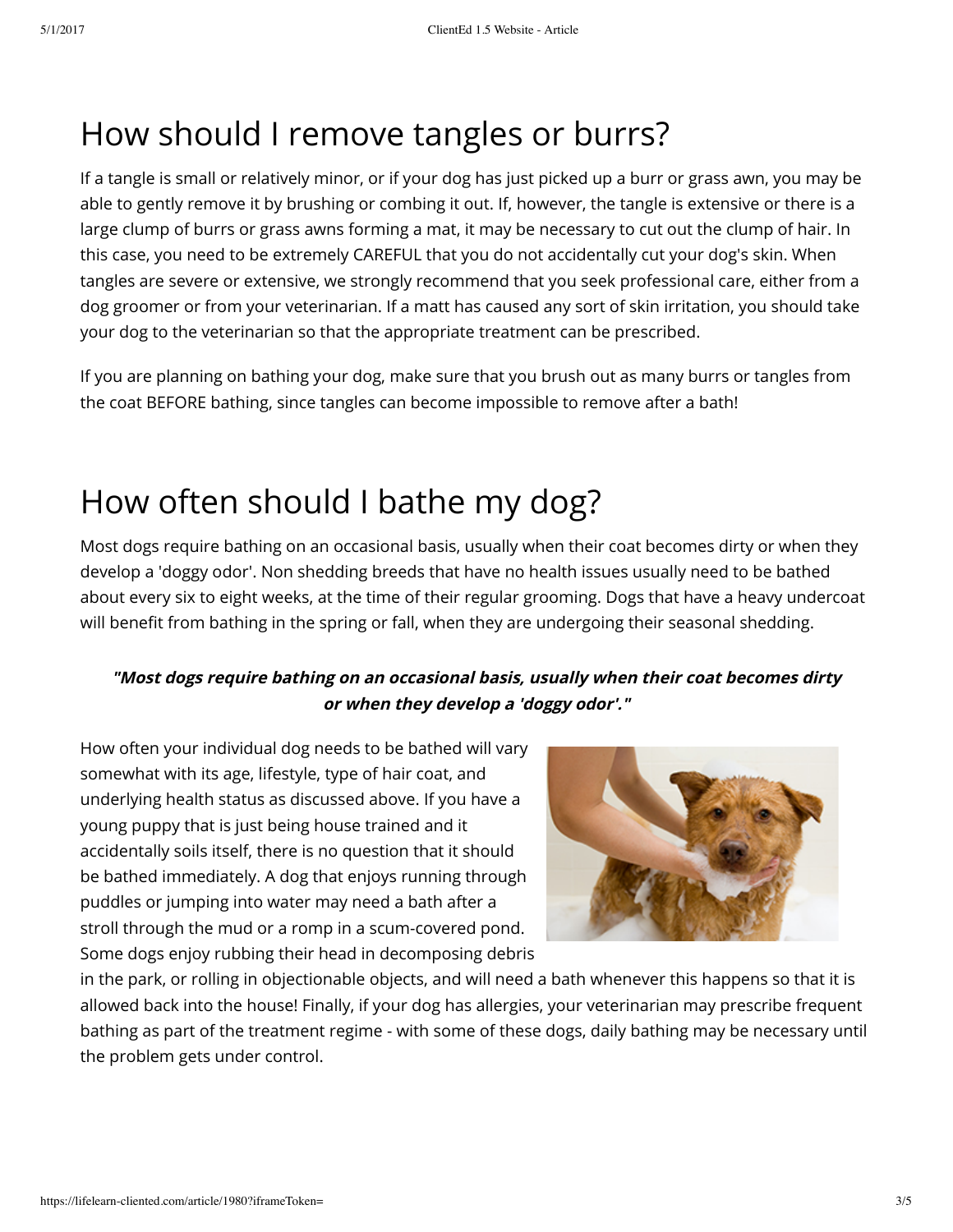If you find that your dog requires frequent bathing, you should discuss this with your veterinarian, who may recommend the use of a special shampoo, conditioning rinse, or 'dry shampoo' so that your furry friend does not develop skin problems associated with the repeated baths.

### Can I use baby shampoo?

No. Dogs should only be bathed in a shampoo that is formulated for use on dogs - their skin has a different thickness and pH than human skin, and human shampoo, including baby shampoo, is too harsh for their skin. For regular bathing, a hypoallergenic shampoo without any added perfumes is the best choice.

# How should I bathe my dog?

You should always bathe your dog in warm water, partly for the comfort of the dog and partly because shampoos clean more effectively in warm water. Depending on the dog's size, you may find that it is convenient to bathe him in the laundry tub or the bathtub, or even in a walk-in shower stall. The common habit of washing dogs under the garden hose, using cold water, is not recommended, and is often the reason why dogs dislike being bathed.

#### **"Make sure you read the instructions on the shampoo label..."**

After you have applied the shampoo, work it through the entire coat to remove all dirt and debris. Some owners of dogs with particularly thick coats find that it is best to dilute the shampoo in some water so that it is easier to apply and rinse out. For routine bathing, you can rinse the shampoo out right away, but if you are using a medicated shampoo, it must be allowed to sit on the coat for 5-10 minutes before being rinsed out. Make sure you read the instructions on the shampoo label for the specific product that you are using, or follow your veterinarian's directions if you are using a medicated shampoo.

Once the shampoo has done its job, it must be completely rinsed out. For best results, a conditioning product should be applied afterwards, to restore any lost moisture to the skin and minimize the development of dandruff after the bath.